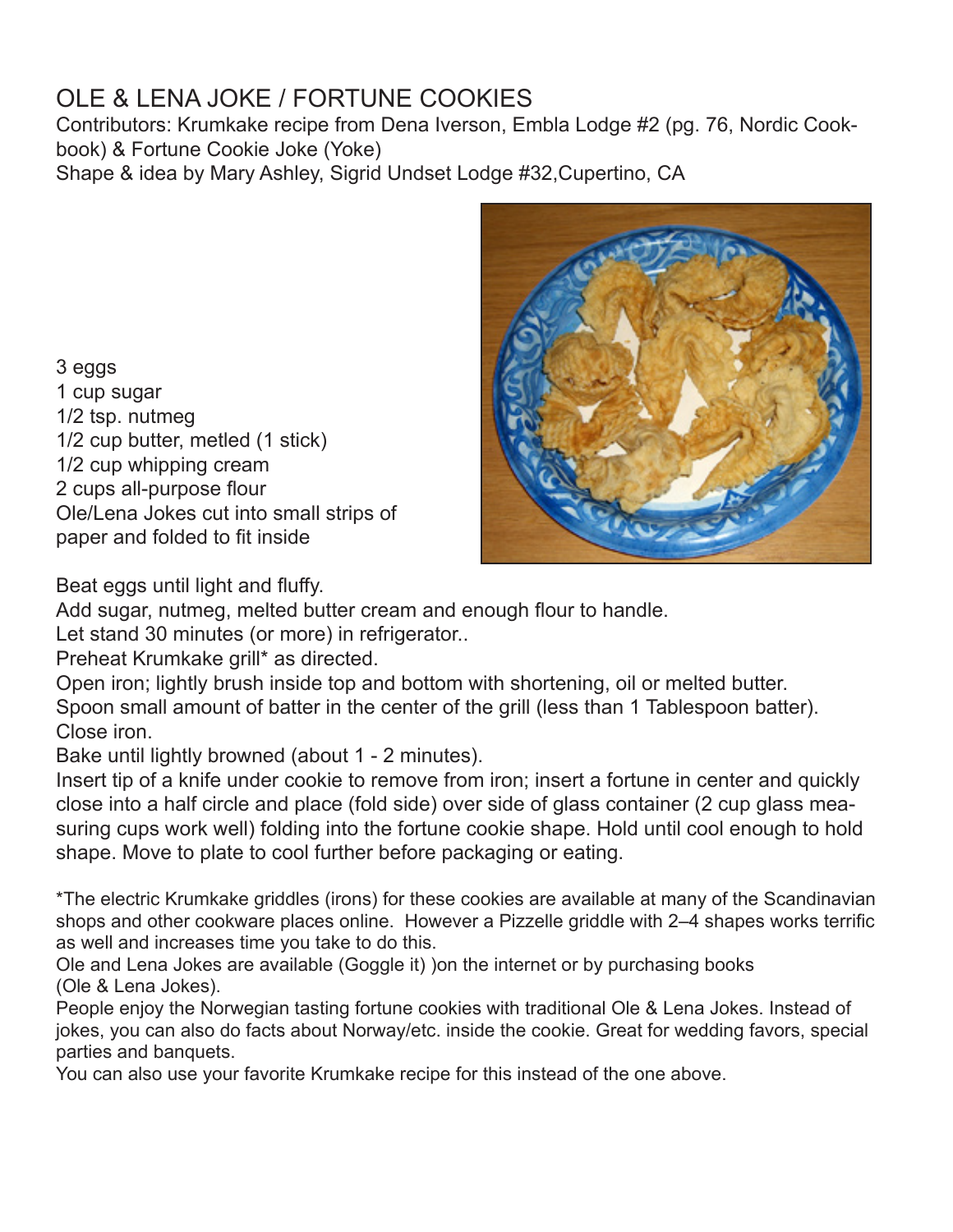## SMØRBRØD (Open Faced Sandwiches)

Contributed by Katie Allen, Sigrid Undset Lodge #32, Palo Alto, CA

### **Basic Ingredients**

bread\*

butter or other spreads (cream cheese, etc.)\*\* topping (see options below) garnishes (see options below) toothpicks (optional)

### **Cheese Smørbrød Options**

thinly sliced cheese such as geitost, Jarlsburg, Havarti, cheddar, Fontana, Lappi, etc. thinly sliced: cored apple ring, tomato, cucumber radish, egg etc.

parsley sprig, lettuce leaf, etc. (optional)

### **Meat Smørbrød Options**

thinly sliced meats such as salamis, sausage, roast beef, ham, turkey, etc. thinly sliced or wedged: tomato, radish, cucumber, lemon pickles, etc. parsley sprig, lettuce leaf, etc. (optional)

### **Fish Smørbrød Option**s

thinly sliced smoked salmon, cooked shrimp\*, etc. thinly sliced: egg, tomato, cucumber, lemon etc.or scrambled eggs parsley sprig, lettuce leaf, etc. (optional) wedge of lemon

### **Egg Smørbrød Options**

thinly sliced hard boiled eggs

thinly sliced: tomato or cucumber

parsley sprig, lettuce leaf, anchovies filet, etc. (optional)

### **Veggie Options**

cream cheese or other spread • veggies of choice

So many choices of Smørbrød!

Take one slice of bread (cut to size desired if desired) and add a light spread of butter or other spread (for shrimp, one can use a shrimp/cream-cheese dip mix spread)..

Arrange bottom layer using either topping or garnish first, and then adding another layer of the other item. Top with garnish decorations if desired. If you need to hold sandwich together, add a toothpick.

See photos on next page for some ideas on creating your smørbrød.

- \* Breads range from thinly sliced hearty whole-grains to white bread/buns of normal thickness.
- \*\* The butter or spread helps keep the bread from drying out and absorbing liquids from toppings in addition to adding flavor. Sometimes, the spread is more like sour cream consistency and just put in a dollop as above on lower shrimp photo. Horseradish is great with beef and veal!

 *(continued next page)*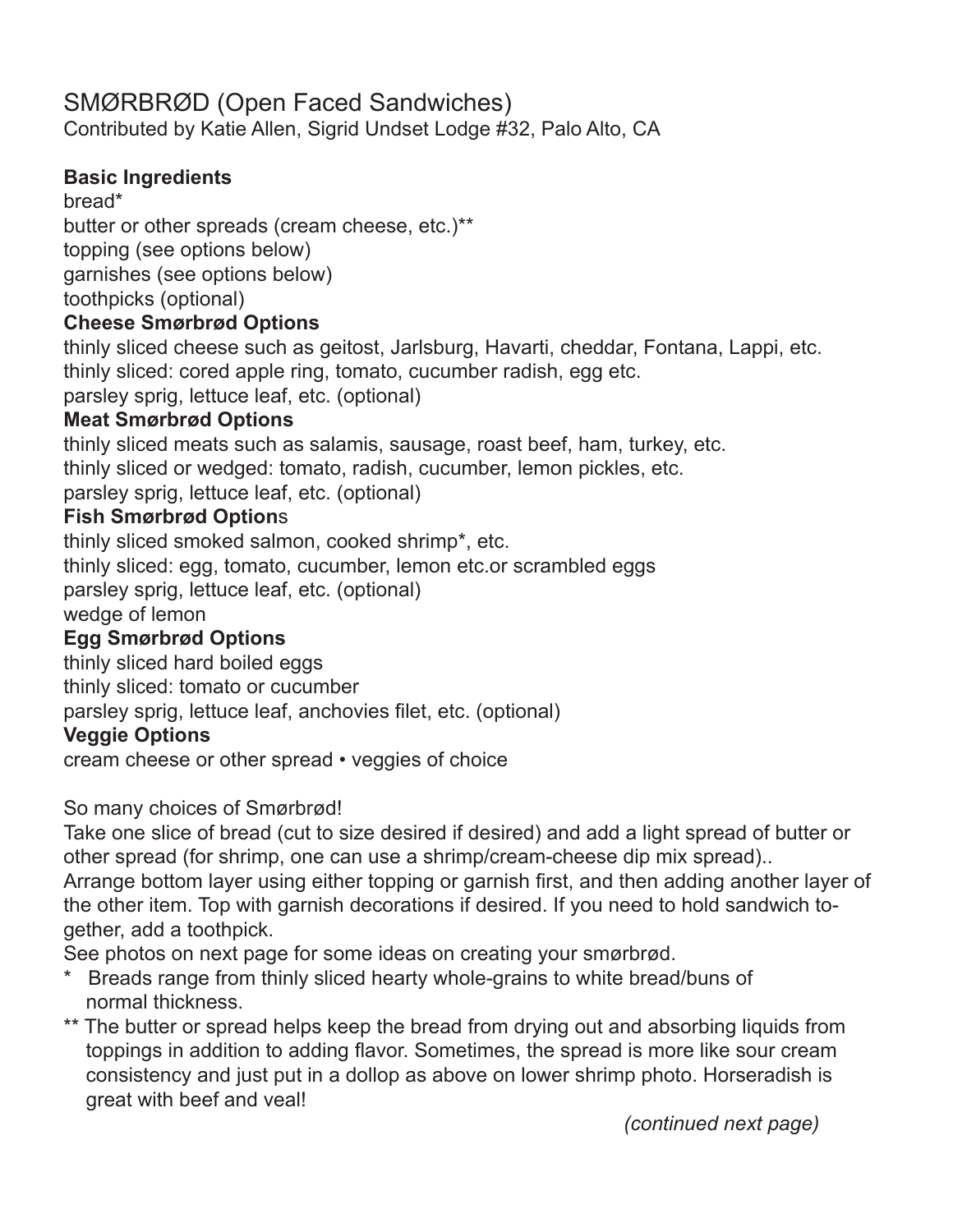In Scandinavia, these open-faced sandwiches are served for either breakfast or lunch. In Sweden, they also have a fancier type of sandwich loaf that is decorated like a cake. It is called: Smörgåstårta (a Swedish sandwich cake). Goggle the name and find some amazing photos and recipes of this delight.

Amounts of ingredients are up to individual cook's preferences.





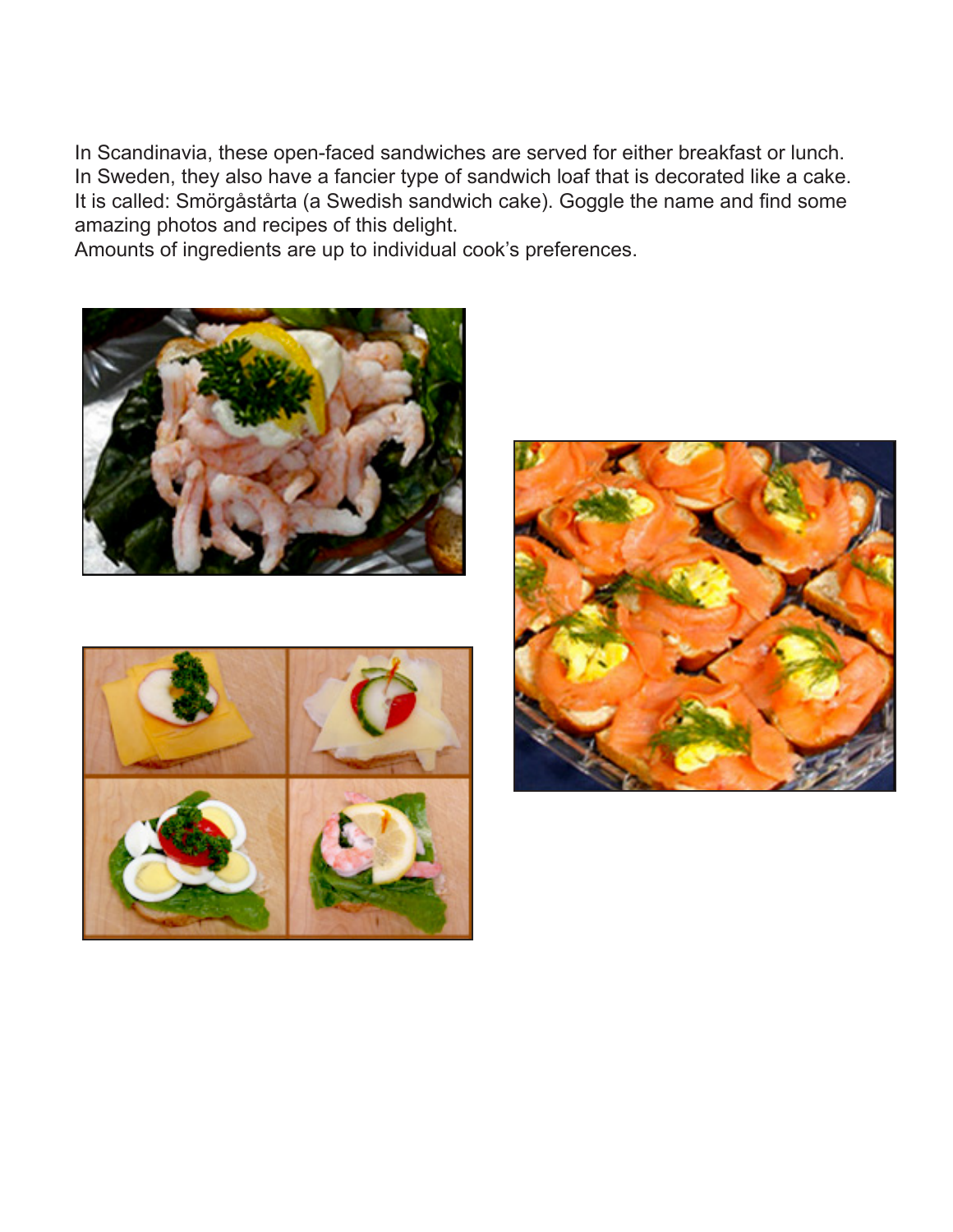### **OSLOPOLITAN** Attributed to Janet Rudd, Embla Lodge #2,Tacoma, WA

1 ounce Linie Aquavit 2 ounces Vikingfjord Vodka 1 ounce cranberry juice 1/2 ounce lime juice 1/2 ounce simple syrup crushed ice lime rind twist, curled (optional)

Add all ingredients except the lime twist into a drink shaker. Shake. Strain into a martini glass and serve with a twist of lime rind or slice of lime. Drink at once!

This delightful cocktail was served at the Gala Friday Night at the 2008 Daughters of Norway Convention, Tacoma WA at the Glass Factory. It was a big hit! Aquavit is a very Nordic beverage that is unique in flavor. It warms the heart!

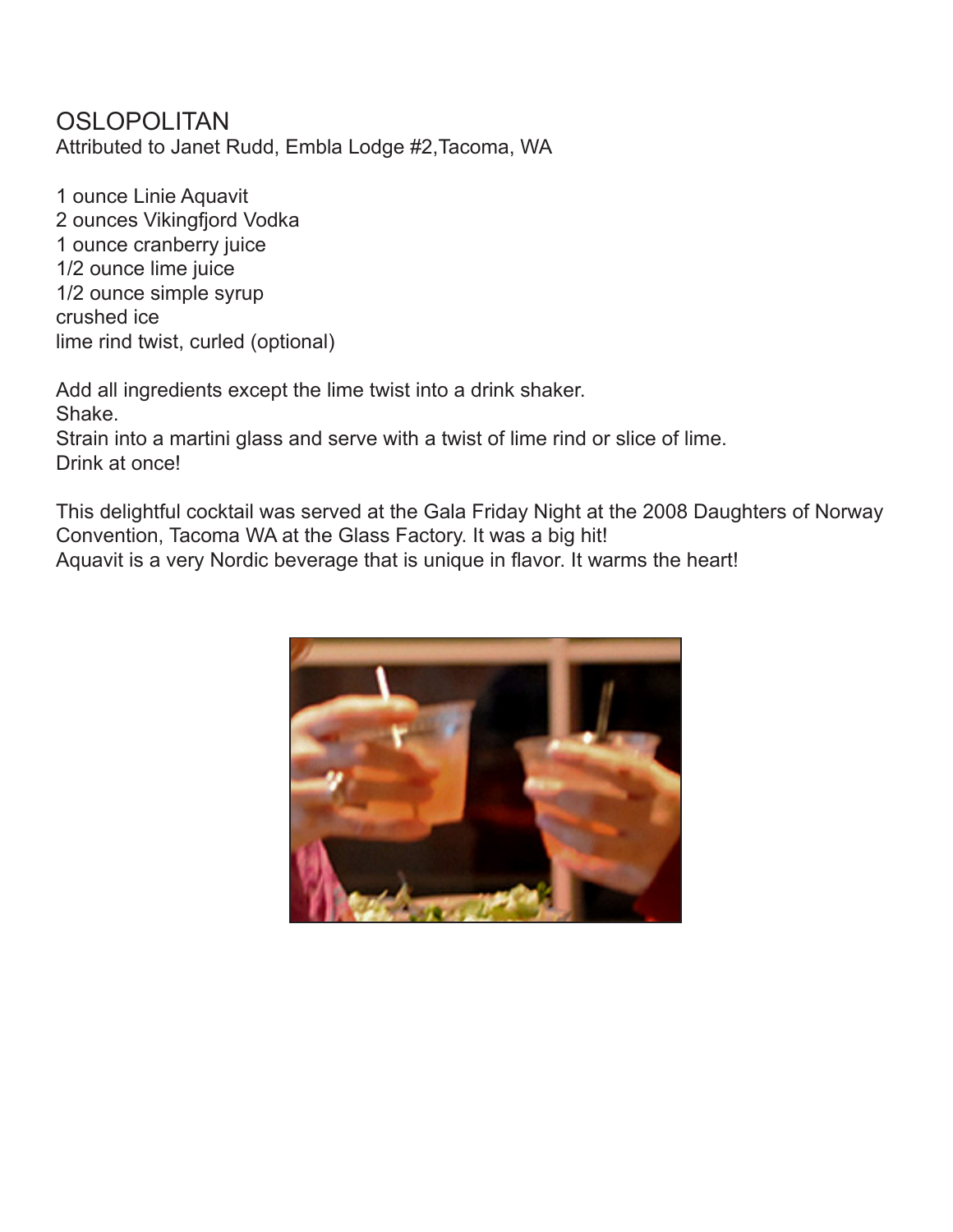## SVELE

### Norway's favorite Kaffi-Stund (Coffee Party) treats Inger K. Saltonstall, Valkyrien Lodge #1, Seattle, WA / Recipe from Convention 2006

5 eggs 1 1/2 cups sugar 4 cups white flour 4 cups buttermilk 1 tsp. natron\* (baking soda & salt) 1 tsp. hjortetaksalt\* (Bakers Ammonia, hartshorn, or baking soda) 5 Tbsp. butter, melted

Whip eggs and sugar together, then add the remaining ingredients. Fry on a griddle like pancakes (temperature on electric griddle around 375°). Serve with sugar, goat cheese (geitøst) or sour cream and strawberry jam!

Note: These are delightful and very popular in Norway today and were a big hit at 2006 Daughters of Norway Convention. This is but one version of the recipe. It comes from "The Ferries" in Møre og Romsdal fylke (county), but was submitted to the Døtre Av Norge Newspaper (Jan./Feb. 2008, p.18) and tested by Inger, so she gets the credit! \*Natron and Hjortetatsalt can be bought in Norwegian/Euorpean food specialty stores or ordered online (see Nordic House (link at left) which has both products).

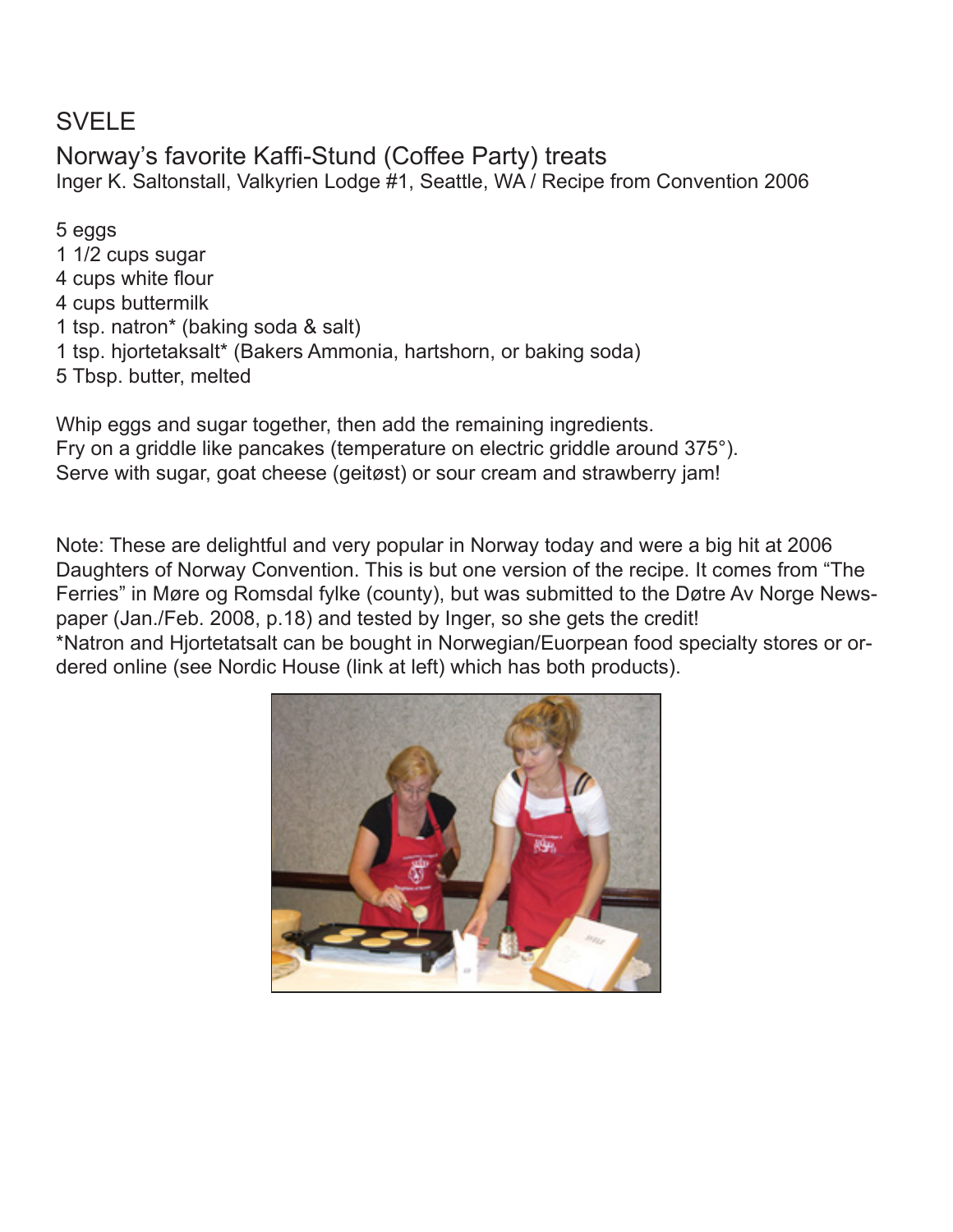## FATTIGMANN POOR MAN'S COOKIES

Contributed by Clara Forness, Stjernen Lodge #7, Astoria, OR

10 egg yolks 11 Tbsp. sugar 4 egg whites 1/2 pint whipped cream 1/2 tsp. vanilla extract or brandy flour (as needed\*) powdered sugar (optional)

Mix yolks with sugar [until well blended and smooth].

Beat egg whites in separate bowl and then add to yolk/sugar mixture.

Gradually add enough flour\* to make a soft dough.

Roll thin and cut into traditional fattigmann diamond shape. [If you don't have a fattigmann roller, try cutting diagonals with a pizza wheel-type cutter and cut a small slit in the center of each cookie. Tuck on pointed end through the slit to make a little bowl.]

Then fry in deep oil until light brown. [Drain on paper towel.]

[You can leave plain or sprinkle lightly with powdered sugar from a sifter.]

Fattigmann cutters are available at many of the Scandinavian shops and other cookware places online

It's been said, that these cookies were the average person's equivalent to rosettes made only by the upper class. These ingredients used to make the cookies were less expensive and more commonly used in the household. Check out hungrybrowser.com for more explainations and the history regarding the name.

Christmas-Cookies.com gives helpful reader input into making these.

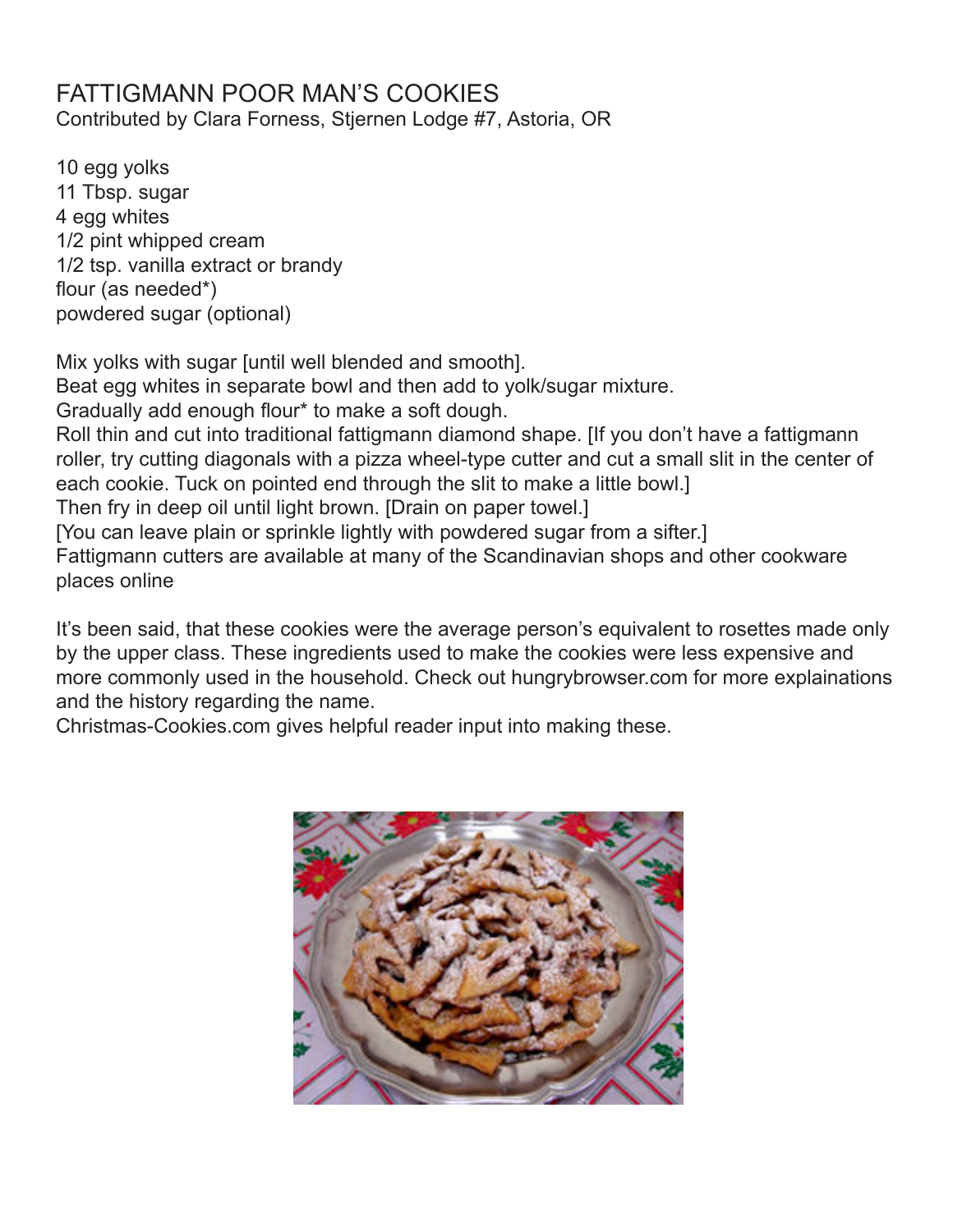# KUMLER MED KJØTT POTATO DUMPLINGS WITH MEAT

Contributed by Astrid Scott Karlsen, Prillar Guri Lodge #30, Lacey, WA and one from Ingrid Espelid Hovig's (Norwegian culinary expert & television chef) recipe as used in her home in Bergen. [Found in Astrid Karlsen Scott's book: Ekte Norsk Mat

(Authentic Norwegian Cooking) p. 55 – 56.]

1 lb. raw potaotes, peeled (450g) 1/4 lb. boiled potatoes (115g) 1 tsp. salt 1.4 - 1 cup barley flour (1.75 - 2.5 dl) 2 - 3 Tbsp. flour 1 small rutabaga Melted butter Thyme **MEAT:** 1.5 pounds salted & smoked mutton (675g) ca. 1 lb. salt port (450g) 3 quarts water (3 liters) Serves 4 – 6



Meat: Soak the meat and salt pork overnight. Bring to a boil, uncovered, in fresh cold water. Skim. Simmer meat and salt pork, covered, until tender, about  $1 - 2$  hours. Remove from pan and keep warm in a little of the stock.

Potato Dumplings: Grate the raw potatoes on the finest part of the grater or grind them in a food mill with the finest attachment. Mash or grind the boiled potatoes and mix the two. Add salt and flour at once to prevent potatoes from darkening. If the potatoes have a high water content you should pour off some of the water before the flour is added or you will have to add more flour and then the dumplings will be too firm. The amount of flour needed depends on the quality of the potatoes. Make a small dumpling to tes this. The mixture should not be so thin that the dumplings spread out into the stock, nor should they be so firm that they are heavy and tough.

Shape the dumplings with a tablespoon dipped in warm stock and drop them into the simering stock. The meat stock should simmer at all times while the dumplings are cooking. The kettle should be so large taht there is plenty of room for the dumplings or they may stick together. Simmer for about 30 minutes or until they are cooked through. To test cut a dumpling in two. Peel the rutabaga and cut into bite-sized pieces. Boil tender in a little of the meat stock or in lightly salted water. If there is room in the kettle, the rutabagas may be cooked with the dumplings.

Cut the salt pork in slices and the meat in cubes. Place meat, pork and rutabagas on a platter with the dumplings. Serve, using the melted fat skimmed from the stock, or a little margarne [butte]r as a sauce. The next day season the stock with salt and thyme to taste, and serve as a soup with the dumplings or alone.

Note: Some cooks put meat or salt pork in the dumplings, others serve the meat on the side. Some serve potato dumplings with a sauce made from Norwegian goat cheese, geitost, while others pour melted butter over their dumplings. Kumle recipes and traditions vary from place to place and from home to home. Photo courtesy of Astrid Karlsen Scott.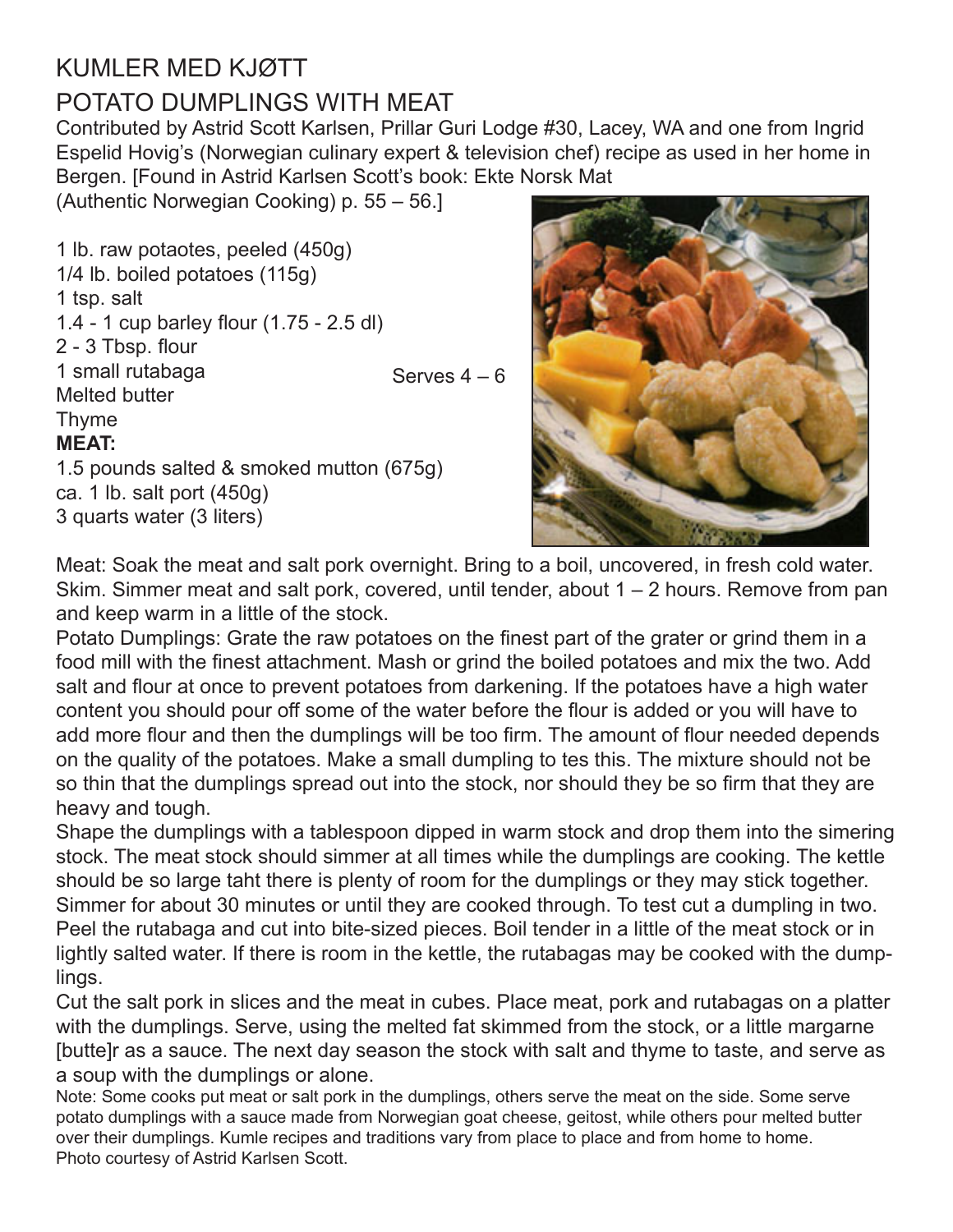## POTEBOLLER POTATO ROLLS / BALLS Beret Johnsen, Gjøa Lodge #18, Oakland, CA

1 cake yeast\* 1 cup scalded milk 2/3 cup shortening 1/2 cup sugar 6–8 cups white flour 1 cup lukewarm water 2 eggs 1 tsp. salt 1 cup mashed potatoes



Dissolve yeast in lukewarm water and add to lukewarm milk.

Mix mashed potatoes, shortening, sugar, salt and eggs. Cream well.

[Add the yeast/water/milk mixture to the potato mixture. Mix.]

[Add the remaining flour one cup at a time to the other mixture as dough forms. Mix well.] Turn dough onto floured board and knead well. Put into a large bowl [grease bowl and top of dough] and let rise [covered with a cloth] until double in bulk.

Knead lightly. Place in refrigerator until ready to bake [if not making right away].

1.5 hours before baking, pinch off dough to form rolls. Brush tops with melted butter. Let rise until light.

Bake in preheated 350 – 375° (F) oven until brown. [Check when smells great or at about 12-15 minutes].

Note: These are easy and have a great flavor!

\*Use 1 yeast packet instead of yeast cake if desired.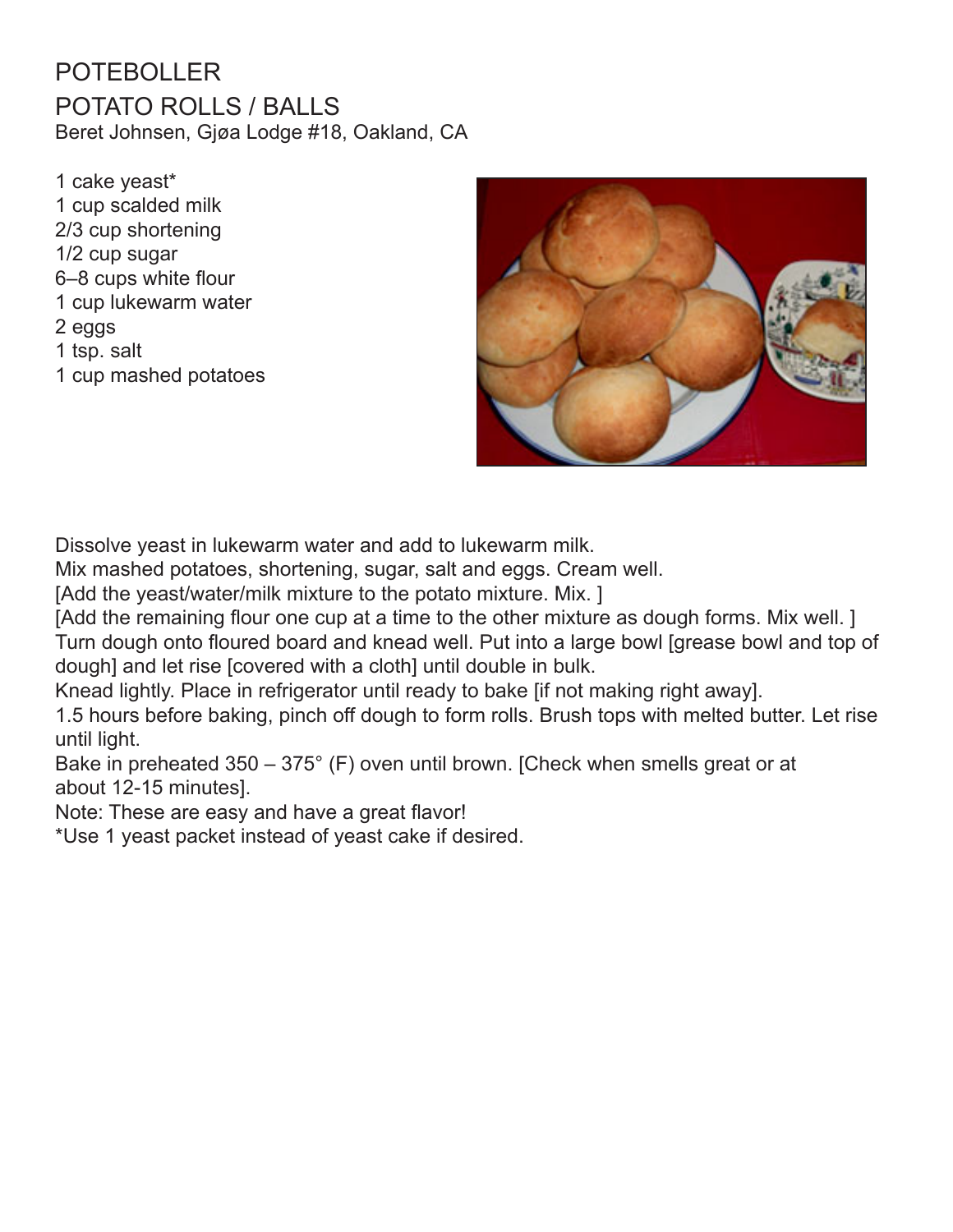## POTATIS KORV Werts Potato Sausage POTATO SAUSAGE Attributed to Kitty Nelson & Mary Ashley, Sigrid Undset Lodge #32, Palo Alto, CA

Potato Sausage (prepared & uncooked) \* wateroil

Place whole sausages in pan with water to cover. Bring to boil, turn down heat and let simmer for 30 minutes. [Can stop and do step 2 later about 10 minutes before serving] In frying pan, heat oil that slightly covesr bottom of pan. Add the boiled sausages and fry. Turn so all sides brown a bit.

Slice into 1" slices and serve on plate.

Serve hot.

\* Potato sausage is available from many stores during the Christmas holidays. Online stores sometimes carry it, but many independent grocery stores will carry it. Ikea's food department used to carry some sausages during the Christmas holiday, so check there too. Other places that sell it online listed on left.

IMPORTANT: Be sure to at least boil sausage within two days of purchase as it will not keep longer. Then continue with Step 2 when ready to serve it. Some mail-orders ship it frozen and special delivery, so follow their directions.

A few online sites and cookbooks have the actual recipe for sausages, but it requires you purchase casings online. Allow enough time for this if using this method.

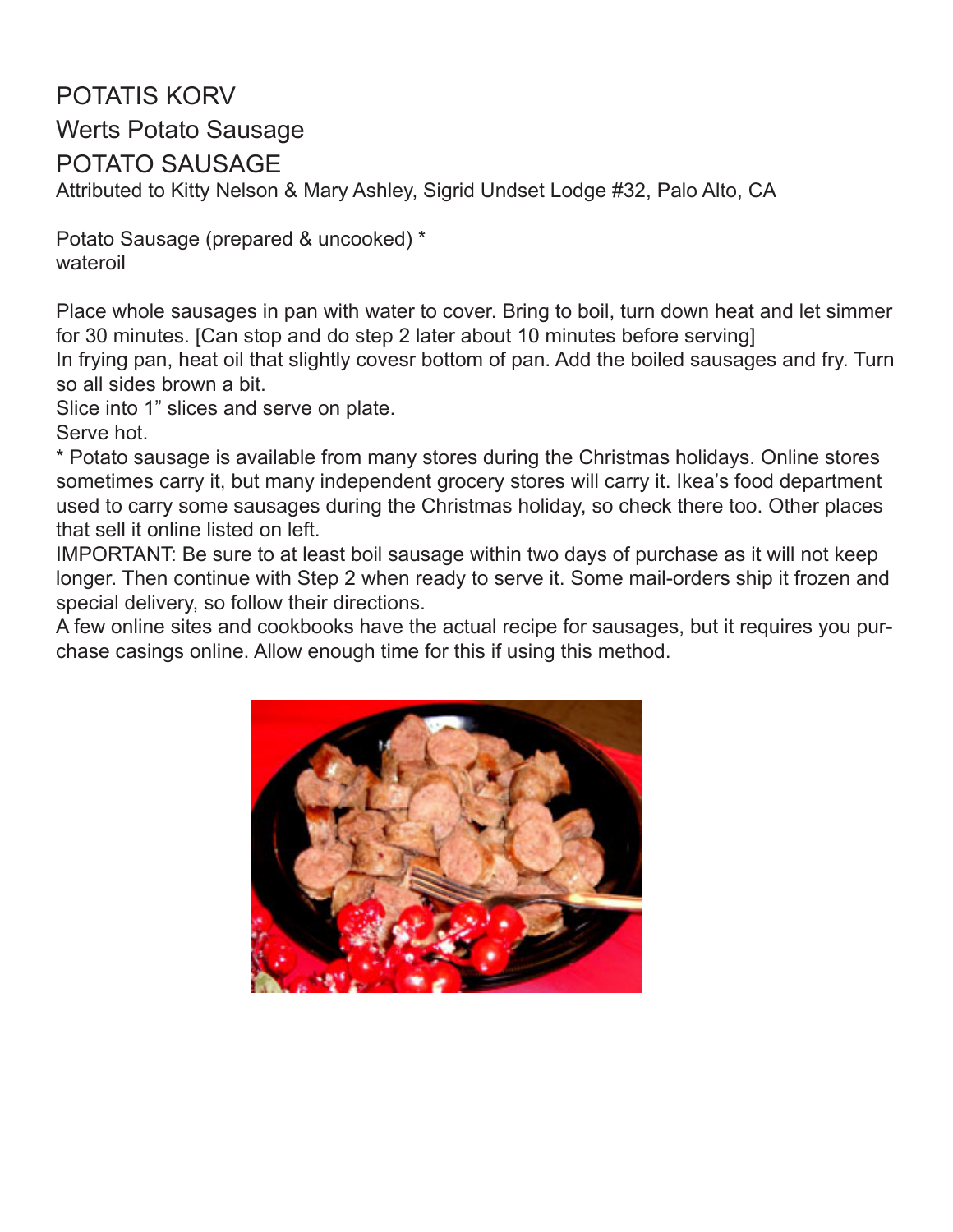# PRINSESSTÅRTA PRINCESS CAKE

Looking straight down on Princess Cake decorated for birthday celebration at Sigrid Undset Lodge #32, Feb. 1910. Mary Ashley , Sigrid Undset Lodge #32, Palo Alto, CA 3 9" sponge cake layers\*\* (recipe below or use your own) Vanilla Custard Filling Raspberry jam (seedless) 2/3 cups – topping layer 1 & 3 Vanilla Custard Filling (recipe below) – topping layer 2 Whipped Cream Topping – topping layer 3 after raspberry jam added Marzipan Covering Layer Decoration/Garnish (candies, chocolate, additional marzipan shapes, strawberries, berries, etc. HOT WATER SPONGE CAKE RECIPE (for 3 pans): 6 eggs 1 1/2 cups granulated sugar 2/3 cup hot water or hot milk 2 tsp. vanilla extract 1 tsp. lemon extract 2 1/2 cup cake flour\*\*\* 1 Tbsp.. baking powder 1 tsp. salt. VANILLA CUSTARD FILLING: 1/4 cup sugar 1 tsp. unflavored gelatin 2 tsp. cornstarch 1.25 cups milk 2 egg yolks 1 tsp. vanilla extract 1/2 cup heavy whipping cream Marzipan Covering Layer: 8-12 oz. almond paste\* 1 egg white (divided uses) ca. 1/2 cup unsifted powdered sugar Green food coloring Whipped Cream Layer: 1 cup whipping cream Delicious Princess Cake Decorated for Lodge Birthday!

1 tsp. vanilla *(continued next page)*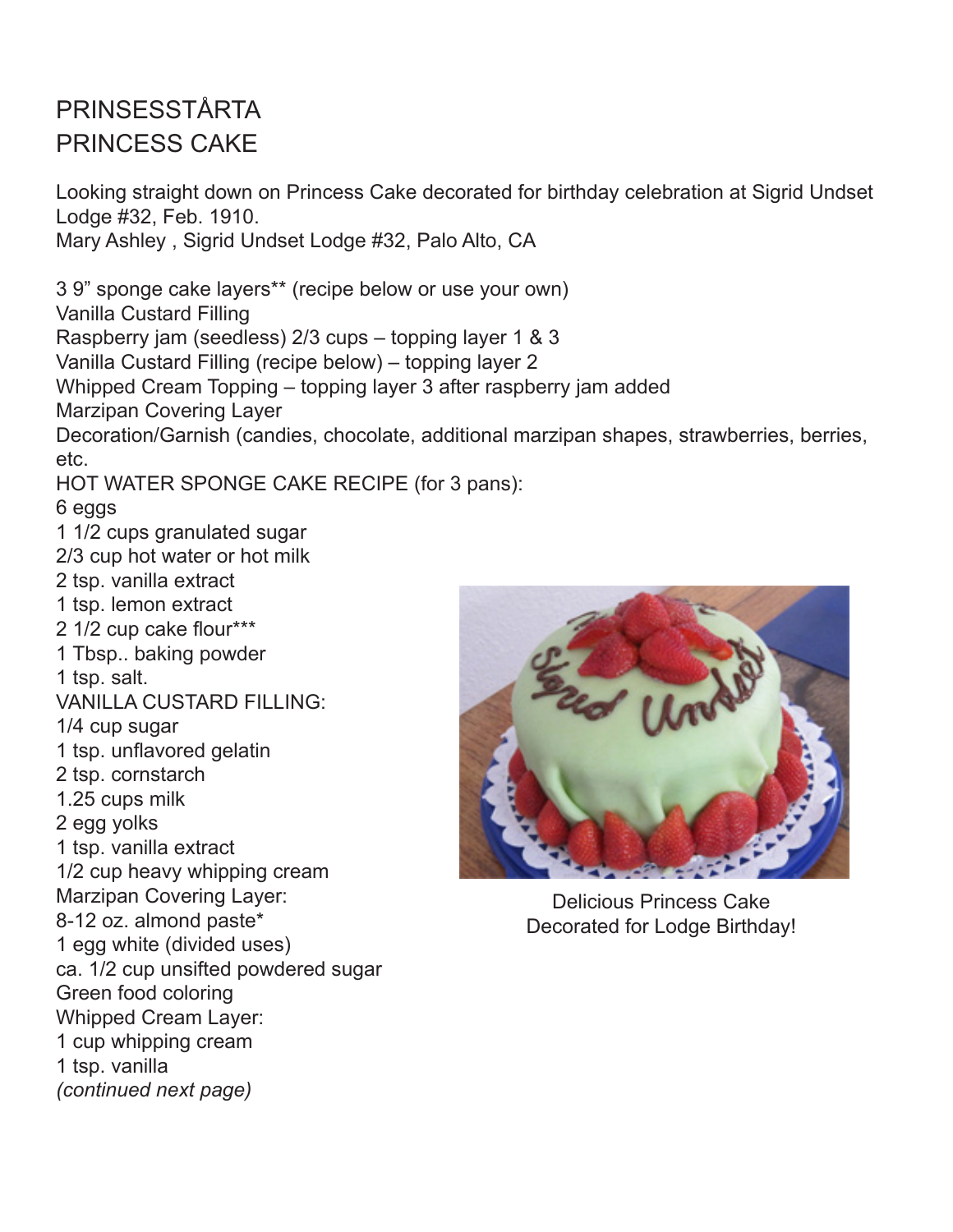1. HOT WATER SPONGE CAKE: Grease and flour 3 round 9"\*\* round cake pans. Preheat oven to 350° F. Beat eggs in mixer bowl on high speed for 5 minutes; pour into large mixer bowl. Gradually beat in sugar. Then beat in water, vanilla and lemon extracts on low speed. Slowly add in dry ingredients (mix flour, baking powder and salt together ahead of time) as mixer is on low speed. When batter is smooth, pour into three pans squall amounts. Bake until top springs back when touched lightly in the center, 25-30 minutes. Cool on racks and remove cake from pans onto wax paper. Cover and store until preparing cake.

VANILLA CUSTARD FILLING: In the top of a double boiler, mix together the sugar, gelatin (part of a package will give you the 1 tsp.) and cornstarch. Stir in milk slowly until blended. Cook over boiling water, stirring until thickened. Beat the egg yolks and stir in some of the hot milk mixture. Return to the top of the double boiler and place over simmering water; cook, stirring for 2-3 minutes more. Remove from heat and stir in vanilla extract. Cool. Beat until stiff the whipping cream; fold into cool, but not set custard. Chill covered; use when firm enough to spread thickly. [Note: make on day putting cake together with enough time for this to be ready for spreading.] Cake Covering: Crumble almond paste into a bowl. Add 1 Tbsp. of egg white and 1/2 cup of powdered sugar and mix. Add 3 drops of food coloring or enough to tint mixture to light green color. Knead with your hands. If necessary add additional egg white in small amounts to make it softer or additional powdered sugar to make it thicker so that the frosting is fairly dry and not sticky. [Note, some eggs have larger whites than others, so you may not use entire amount shown in ingredients.] Form the mixture into a flat, round cake, and place between two sheets of 15" wide parchment paper that have been sprinkled lightly with powdered sugar. Use a rolling pin to roll out to form a circle about 15" in diameter (large enough to cover top and sides of filled cake which varies depending on diameter of pans used). Chill [keep flat] the topping until ready to use [so it stays firm enough to handle].

PUTTING IT TOGETHER: Place the first cake layer on a cake plate. Spread with 1/3 cup raspberry jam. Place second cake layer on top and spread with vanilla custard filling. Set the third cake layer on top; spread with the remaining 1/3 cup raspberry jam. Now it's time to whip the cream with some vanilla until stiff, and carefully spread over the jam-covered top layer. Remove marzipan from the refrigerator and peel off the top sheet of parchment paper. Making sure the marzipan is centered on the cake, flop it over onto the cake; peel off the other sheet of parchment paper. (Here it helps to have two people and four hands in doing this successfully.) Press marzipan gently against the sides of the cake, pleating extra into folds; trim the bottom edge to make things even. Use these scrapes and roll out again and then make leaves or flower shapes to decorate cake. Other decorations include melting chocolate to drizzle over cake or using other candies or cake decorations. If you use strawberries or other fruits, wait until near serving time to add (they melt the marzipan otherwise and bleed color into it). Chill, covered, overnight.

When ready to serve, take out of refrigerator and let sit about 15-30 minutes before serving (and add fresh fruit just before setting it out).

\* Although you could use 8oz. of almond paste, 12 works better because you don't need to roll it as much and it is easier with more leeway to get the layer bigger and a little thicker and sturdier so that it's easier to lay on cake as well as roll out properly.

\*\*The picture shows an 8" cake pan used which makes the cake higher and higher. It is easier to use the 9" cake pan if you have them because the layers will not be as high and are less likely to tilt. Mary stated the 8" layers got kind of top heavy. However, an 8" pan is ok to use if you don't have the 9" ones. No need to purchase them if you don't need them.

\*\*\* Mary sometimes uses 2 cups cake flour and 2 T all-purpose flour instead.

NOTE: This is another amazing cake that people will rave about! Worth the time and effort! If you wish to learn about how the cake came about, why it has it's name and the variations on it, this blog on the princess-cake (click here) should enlighten you!1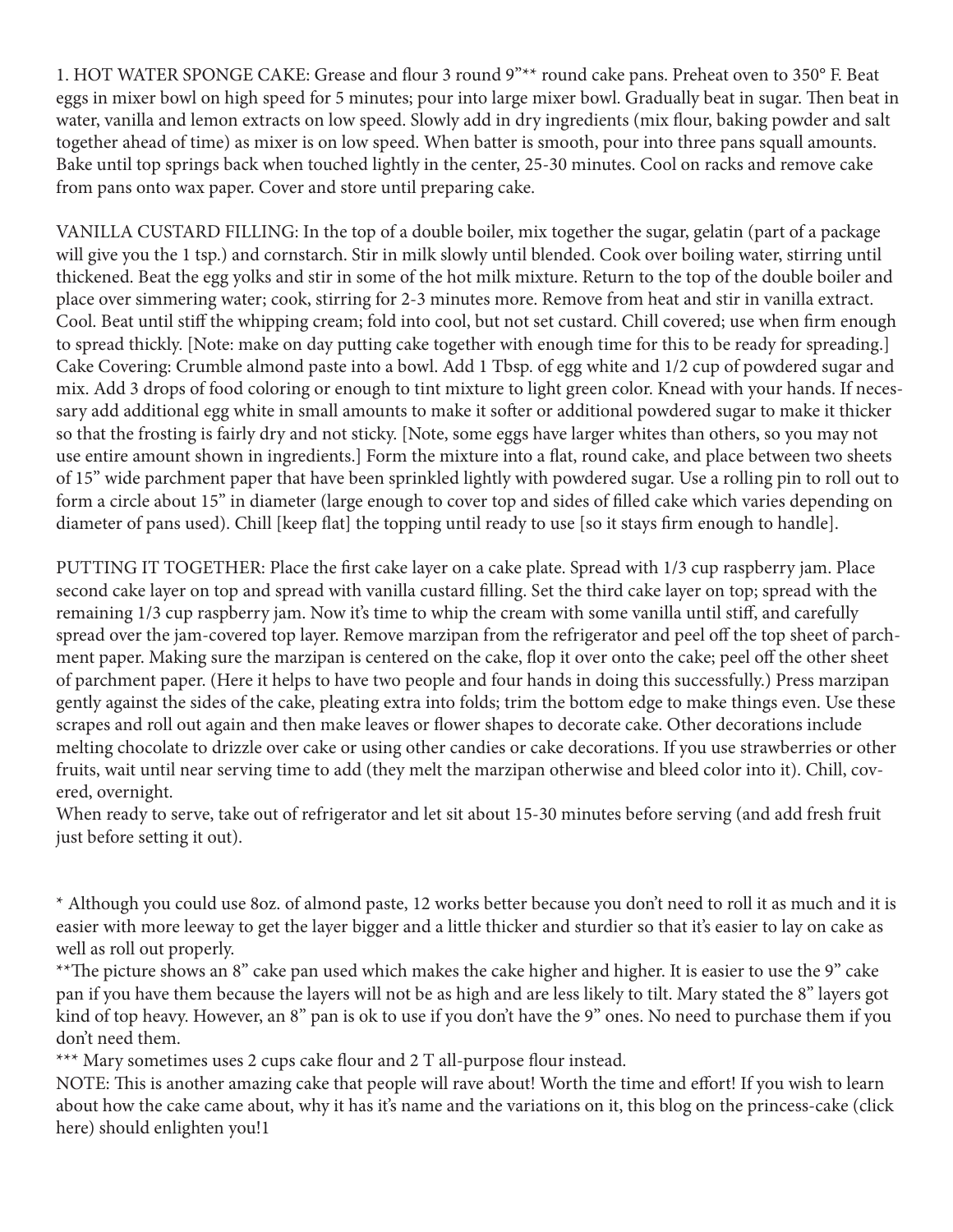RØDGRØT MED FLØTE RED PUDDING WITH CREAM Unattributed, Stjernen Lodge #7, Astoria, OR

1 cup red currants 1 cup red raspberries 1/8 tsp. salt 1 cup white sugar 1 stick cinnamon 1 cup water (divided uses) 3 Tbsp. potato flour or cornstarch whipping cream



Cook fruit, salt, sugar and cinnamon in half the water, sugar in a covered pan for 15 to 20 minutes.

Allow to cool, then strain carefully and return juice to the heat.

Stir remaining water into the potato flour or cornstarch to make a smooth paste.

Add this paste to the hot liquid and stir constantly until pudding is clear and thick.

Pour into sherbet glasses or glass bowls [so people can see the color] and chill thoroughly before serving.

Top with cream.

Yields: 4-6 servings.

Carol Pease, of Valykrien Lodge #1, suggest that the Junket brand Danish Dessert with Raspberries, fixed according to directions for pudding, is a quick substitute for this recipe. You can google it and find many places that sell this dessert.

Lately, during the winter months, Trader Joe's has been carrying fresh red currants in their California stores. Other stores may also carry them during this time.

The photo is from Nancy Lopez's (of Embla Lodge #2) cookbook The Cooking of Scandinavia, The Foods of the World series by Time-Life International (Netherlands), ©1969.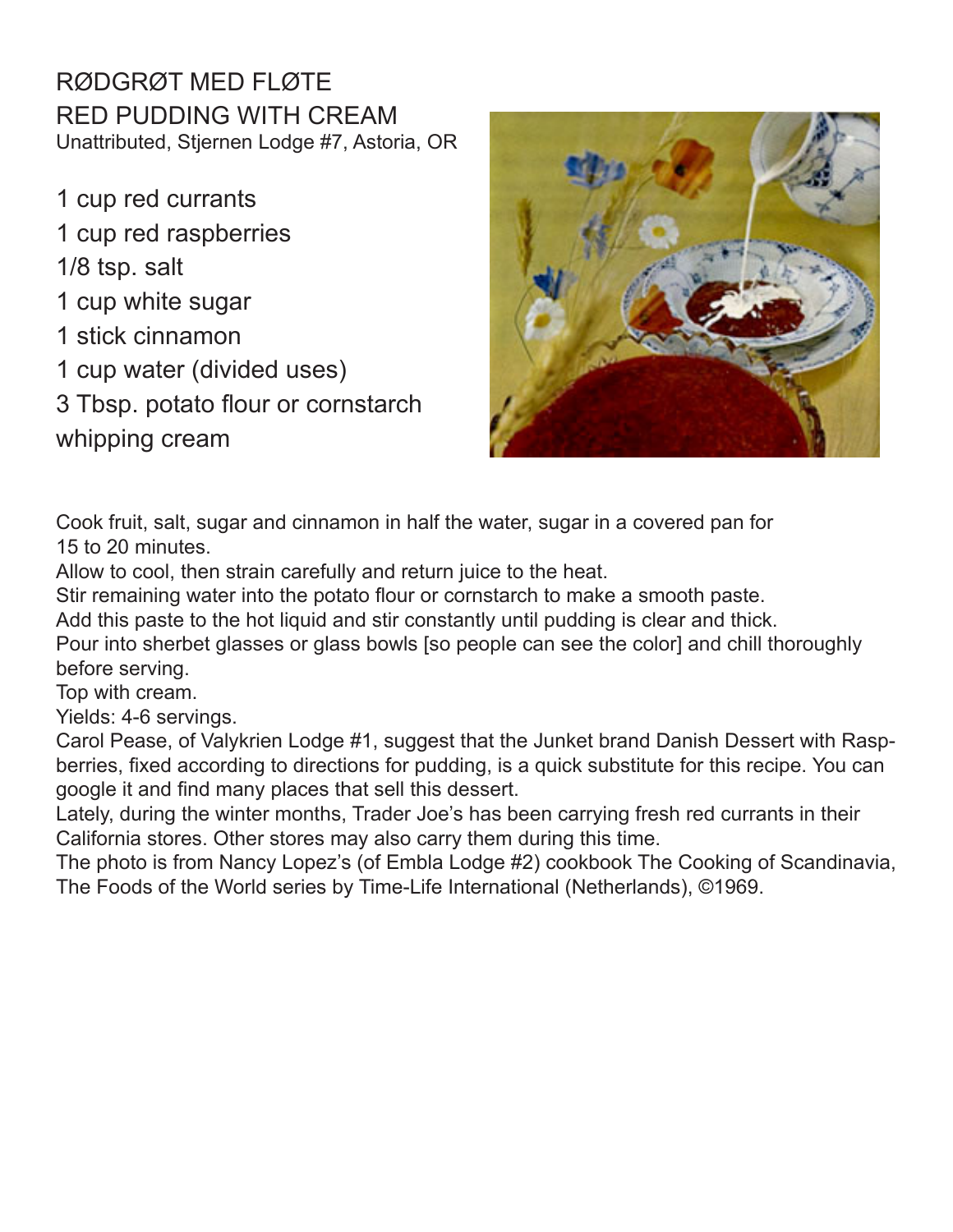## KRANSEKAKE

Contributed by Randi Adams of Sigrid Undset Lodge #32, Palo Alto

1 pound almonds (half blanched\* and half unblanched) 1 pound confectioner's sugar (powdered sugar) plus some extra 2 tbsp. unbleached flour 2 medium egg whites (or 3 small) Decoration: 1 egg white confectioner's sugar (powdered sugar)



Before assembly decorated rings & sticks of Kransekake

Preheat oven to 375 degrees. Spray Kransekake rings (18 concentrate rings\*\*) with oil [even the teflon coated versions}.

Grind the almonds through an almond grinder until it is ground to cornmeal consistency. Combine both types of almonds together in a large bowl and mix thoroughly if ground separately. Add 1 pound sugar to almond mixture and mix thoroughly with wooden spoon or hands. Slowly add some of the egg whites and mix dough, add whites as needed until you create a firm dough. [Cover bowl with damp cloth to keep dough from drying out. If dough gets dry you can add a bit more of egg whites. If using extra large eggs, you will not need the entire amount.]

Combine a small amount of additional ground almonds and confectioner's sugar in a bowl and use to dust rolling surface if rolling dough. Take out a small amount of dough and make a 4" snake like roll out of it about the thickness of a pinkie finger. This will be your tester. In preheated oven on greased or parchment lined cookie sheet cook the tester roll for about 8 minutes. You want to see if it comes out without any cracks and test for doneness. If the dough is too moist, you will need to roll another tester to test in about 30 minutes. Meanwhile, you can roll out the dough in rings that fit inside the cookie rings. Make sure rolls are not too thick as they will stick together. Each ring should try to have as seamless a connection as possible.

If you had to wait for the second tester to bake and see if it holds together as one piece without bursting with cracks, do so after the 30 minutes. If it comes out good, then you can bake remaining rings on cookie sheet(s).

Remember to cook for 8 – 10 minutes or less (depends on oven and thickness of the rings) until they are turning slightly golden. Place them on cookie racks. Let sit and cool slightly [about 5 minutes] and then turn them out of the rings onto the racks. Sit them upright on the racks and let them cool completely. [At this point you could pack them in tins and decorate later, or continue with decoration]

Make icing when ready to decorate: Use 1 egg white and add confectioner's sugar to make a thick icing. Either use a fork, whisk or electric mixer and whip the egg whites as you slowly add the sugar to make the frosting a consistency of marshmallow whip. Put icing in a zip lock bag and cut a small hole in 1 corner (or use a small icing bag with small tip inserted). Cover remaining icing in bowl with damp cloth to keep it moist. *(continued next page)*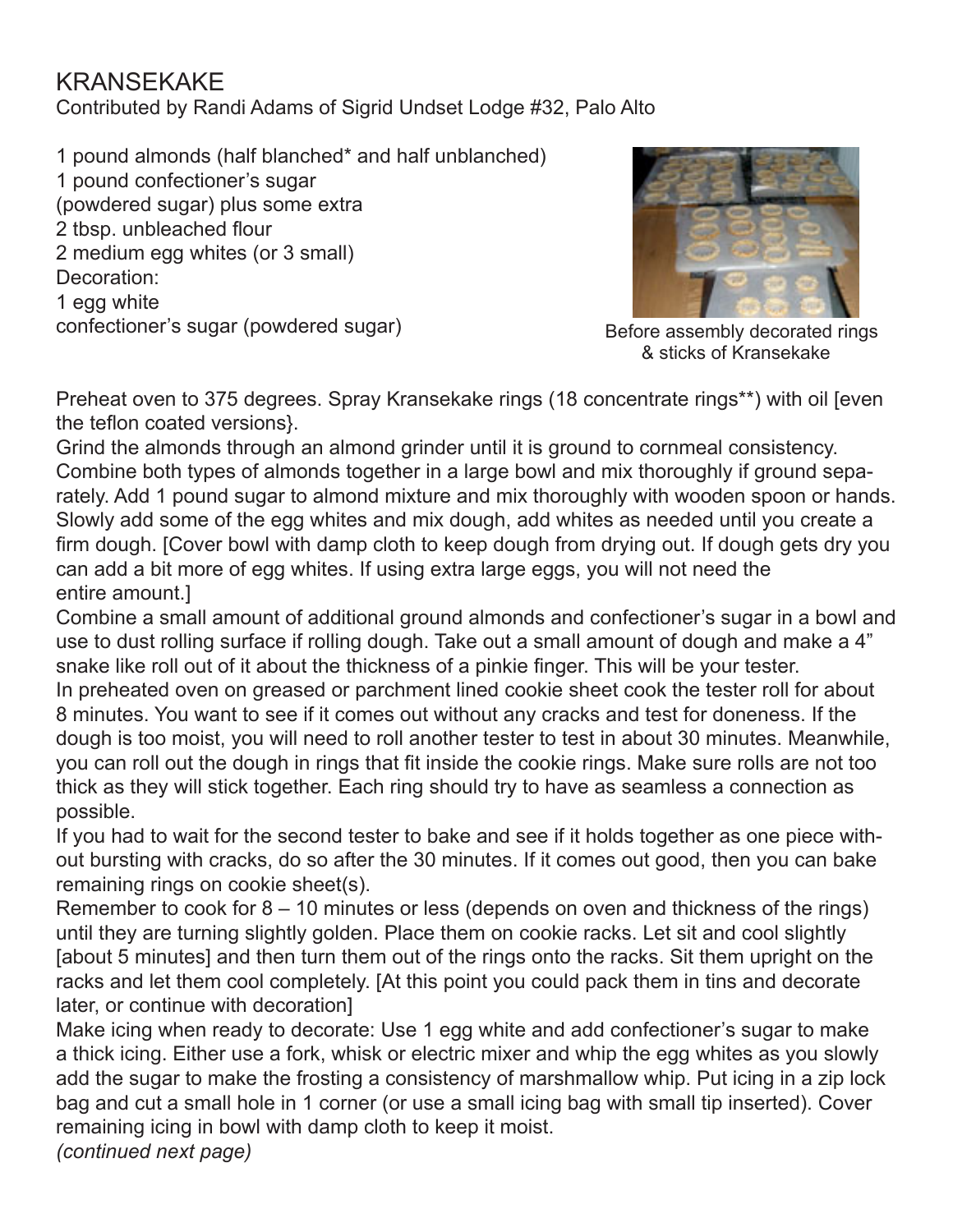Place your cooled rings so you can begin frosting them and so they don't touch. Pipe on garlands of icing. Let this dry before putting together or storing in tins. Place remaining icing in another new zip lock bag and store in refrigerator until ready to place together. When finally assembling this you can add dots on the bottom of rings to cement layers together and keep it from falling apart. You can add Norwegian flag pins (see links on side for sources) to decorate the cake and or attach bonbons or candy according to the occasion.

\*If you want to blanch your own almonds, do so 2 days prior to baking. You place almonds in boiling water in small sauce pan doing only 1/4 pound at a time. Cook one minute and remove with slotted spoon onto paper towels. Skins are now loose so you can remove them by squeezing them. Place blanched skin-free almonds on a cookie sheet to dry. Repeat with remaining 1/4# of almonds. Let the almonds dry in single layer for 2 days. Freeze them at that time if not using within the week.

\*\*If you don't have rings, make a template with 18 concentric circles that progress from about a 2" diameter and up. Place wax paper over the circles and use this for forming the dough rings. Place on cookie sheet. Rings can be purchased at many Scandinavian stores (see left links for a few). Yields: 18 rings

Some people use food processor to grind almonds, but this is not recommended. The food processor can over grind them into a paste or underground them which makes it difficult to roll them successfully (they don't hold together where the big chunks are). Trader Joe's sells ground almonds which some people have used instead of doing half and half mixture and they had good results too with less work. Today, Norwegians in Norway tend to make Kransekake less in rings (except for very special occasions). They tend to make logs about 6" long. Instead of frosting, they may dip them in dark chocolate instead.



Storing: Store at room temperature in airtight container (metal cookie tins are great) for up to 3 weeks. Put fresh crust of bread, or an apple slice, or piece of potato (these must be wrapped in waxed paper so they don't touch the rings) in the tin a few days before serving older kransekake so it gets it's "chewy" texture back. Do NOT refrigerate. You can freeze these for up to 6 months (bag well and separate rings with waxed paper so they don't touch). Some people say they are best after being frozen.

These are usually served for any special occasion in Norway such as weddings, May 17th celebrations, baptisms, confirmations and Christmas.

To serve these, you begin by taking the largest bottom ring and breaking that up into pieces for guests to take. Continue from the bottom so you don't loose the tower affect, you just make it shorter. However, in some of the older wedding traditions, the bride and groom would grab the top of the tower and pull up to see how many rings they would be able to take up. Each ring they broke off in this single pull would indicate the number of children they would have. These are amazing to eat and well worth the trouble to make.